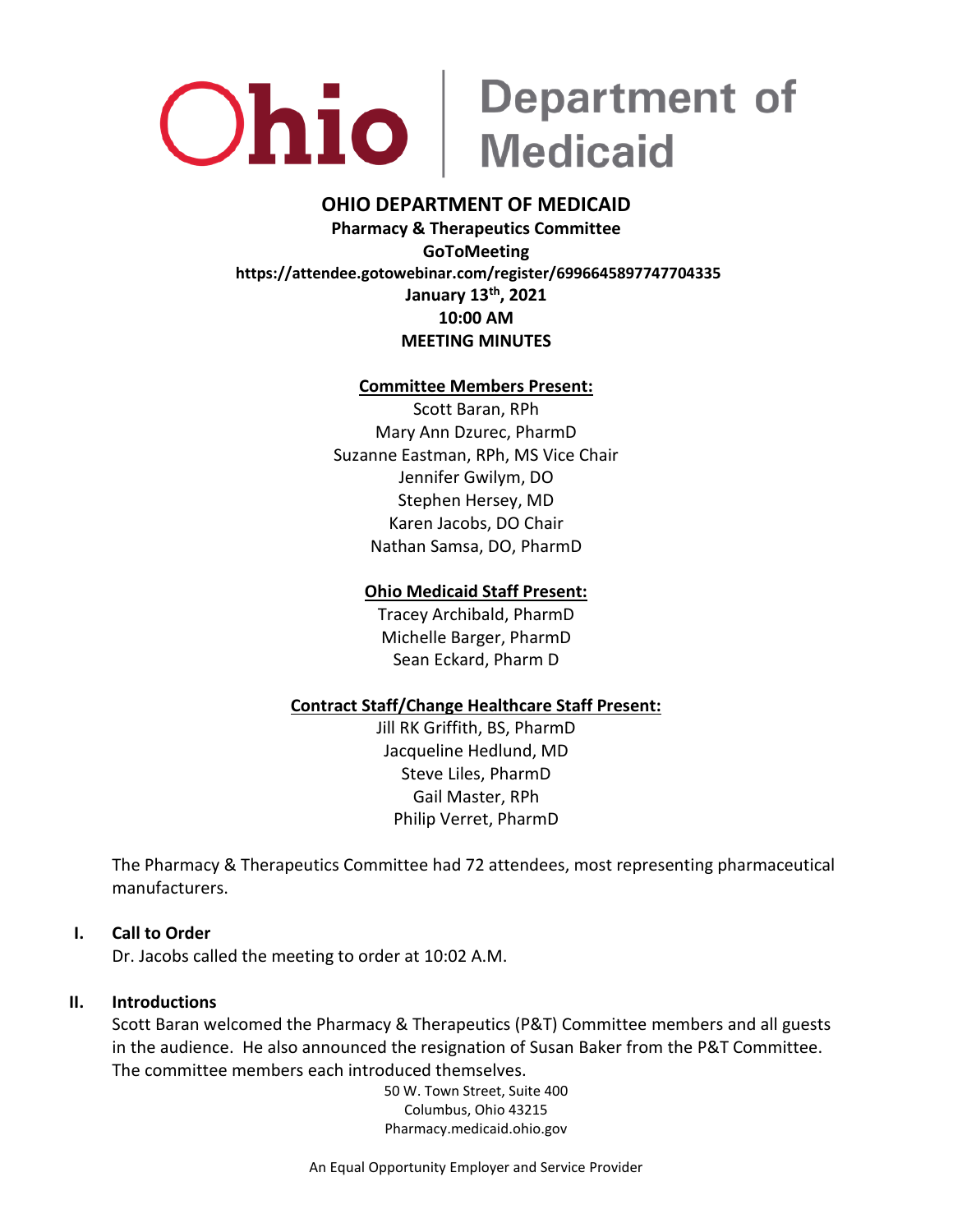### **III. Approval of the September 30th, 2020 Meeting Minutes**

The minutes from the prior P&T meeting were reviewed and approved by the Committee.

### **IV. Administrative Matters**

Conflict of interest statement was reviewed. All members have signed this statement this year.

### **V. Department of Medicaid Update**

S. Baran announced that the Ohio Department of Medicaid (ODM) has been working to implement the "Pharmacists as Providers" initiative that reimburses pharmacists for clinical services provided to members. ODM will begin enrolling and reimbursing pharmacists in the next week. Through this program, pharmacists may receive payment for three clinical services: managing drug therapy under a consult agreement, administering immunizations, and administering certain other injectable medications.

Also, enrolled pharmacies can begin submitting claims for COVID-19 point-of-care testing. With the completion of this project, pharmacies are now able to perform COVID-19 testing via two mechanisms: a "swab and send" model in partnership with a clinical laboratory, or via rapid testing at the pharmacy.

S. Baran then announced that the Centers for Medicare and Medicaid Services (CMS) Federal Fiscal Year (FFY) 2019 Annual DUR Report has been submitted and a summary of the States responses have been posted to the Medicaid.gov website. This was the second year that Managed Care Plans submitted reports in addition to Fee-For-Service reports.

Next, every two years ODM conducts a Cost of Dispensing Survey. The survey is administered to ODM enrolled pharmacies and the final 2020 report has been posted on the Medicaid Pharmacy website.

Also, S. Baran announced Gainwell Technologies as the vendor for the agency's Single Pharmacy Benefits Manager (SPBM). This news is the culmination of a 2019 Ohio Legislature directive for ODM to select and contract with a single PBM (SPBM) to improve management and administration of pharmacy benefits for managed care members.

Lastly, S. Baran announced that the format of the Unified Preferred Drug List (UPDL) has been updated. This new format is now viewable on ODM's website.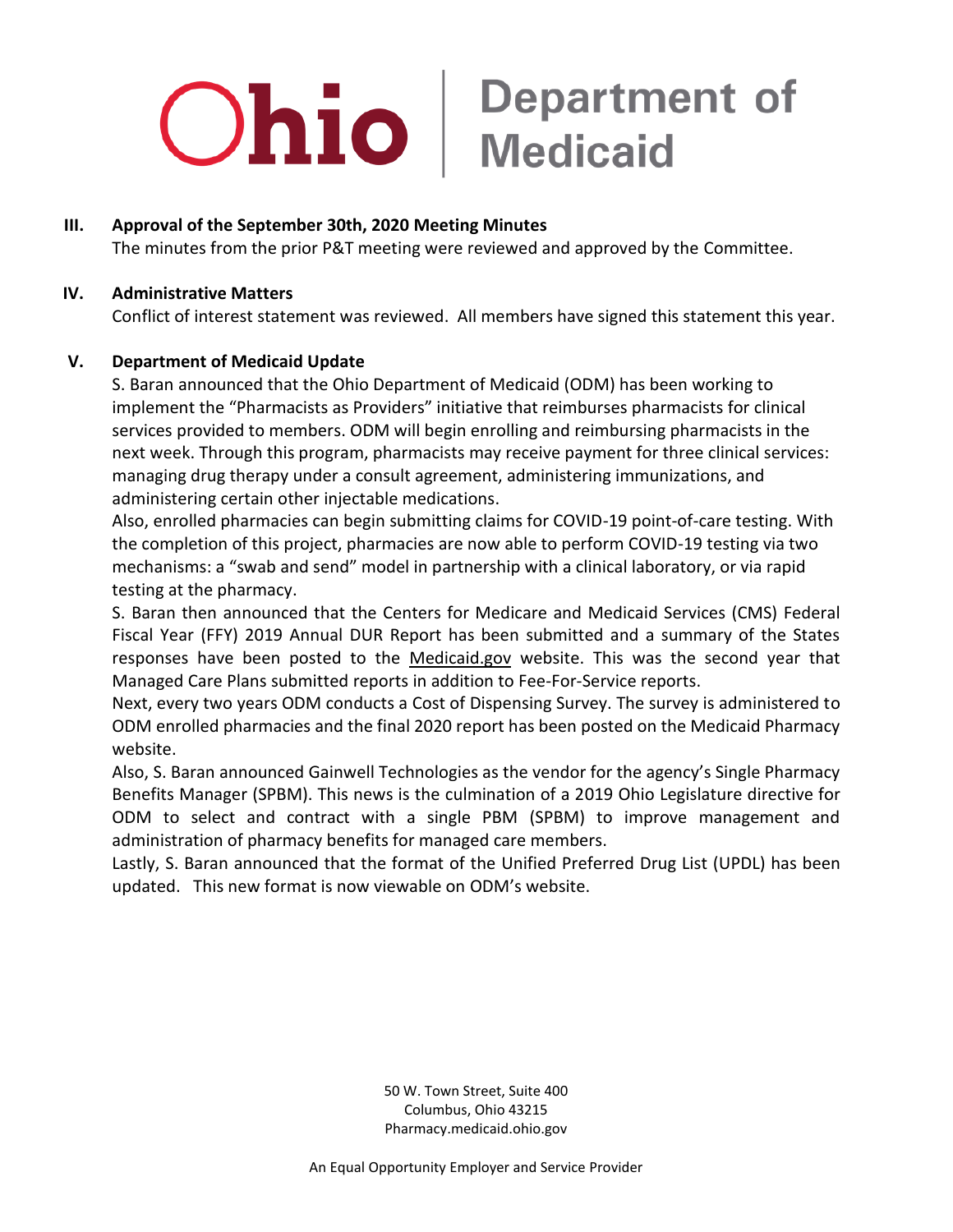

### **Ohio** Medicaid

### **VI. Drug Manufacturer Presentations**

- *a.* Shikha Polega, Pharm. D. representing Zogenix Fintepla (fenfluramine)
- *b.* John Deason, Pharm. D., MBA representing Neurocrine Biosciences Ongentys (opicapone)
- *c.* Aimee Metzner, Pharm D., AAHIVP representing ViiV Healthcare Rukobia ER (fostemasavir)
- *d.* Domenic Mantella, Pharm. D., MBA representing Novartis Kesimpta (ofatumumab)
- *e.* Lisa C. Willshaw, Pharm. D., representing AstraZeneca Breztri Aerosphere (budesonide, glycopyrrolate and formoterol)

### **VII. Unified Preferred Drug List (PDL) Proposal**

*a.* **Central Nervous System (CNS) Agents, Anticonvulsants: Fintepla (fenfluramine HCl Solution), Zogenix, Inc.** 

Dr. Hedlund provided a clinical overview of Fintepla. ODM recommended Fintepla as "Non-Preferred, PA Required". The committee voted and recommended the proposed category as shown below:

| <b>Central Nervous System (CNS) Agents: Anticonvulsants</b> |                                 |  |
|-------------------------------------------------------------|---------------------------------|--|
| <b>PREFERRED</b>                                            | <b>NON-PREFERRED</b>            |  |
| Carbamazepine                                               | Aptiom                          |  |
| Clobazam                                                    | Banzel                          |  |
| Clonazepam                                                  | <b>Briviact</b>                 |  |
| Diacomit <sup>QLPA</sup>                                    | Celontin                        |  |
| Diazepam Rectal Gel                                         | Clonazepam ODT                  |  |
| <b>Divalproex</b>                                           | Felbamate                       |  |
| Epidiolex <sup>QLPA</sup>                                   | <b>Fintepla</b>                 |  |
| Ethosuximide                                                | Lamotrigine ER                  |  |
| Fycompa <sup>ST</sup>                                       | Lamotrigine ODT                 |  |
| Gabapentin                                                  | Levetiracetam ER                |  |
| Lamotrigine                                                 | Oxtellar XR                     |  |
| Levetiracetam IR                                            | Peganone                        |  |
| Levetiracetam Sol                                           | Spritam                         |  |
| Nayzilam                                                    | Sympazan                        |  |
| Oxcarbazepine                                               | Tiagabine                       |  |
| Phenobarbital                                               | <b>Topiramate ER</b>            |  |
| Phenytoin                                                   | Topiramate ER Sprinkle Cap      |  |
| Pregabalin                                                  | Topiramate Sprinkle Cap         |  |
| Primidone                                                   | Trokendi XR                     |  |
| Topiramate                                                  | Vigabatrin                      |  |
| Valproic Acid                                               | Vigabatrin Powder <sup>AR</sup> |  |
| Valtoco                                                     | Xcopri                          |  |
| Vimpat <sup>ST</sup>                                        |                                 |  |
| Zonisamide                                                  |                                 |  |

50 W. Town Street, Suite 400 Columbus, Ohio 43215 Pharmacy.medicaid.ohio.gov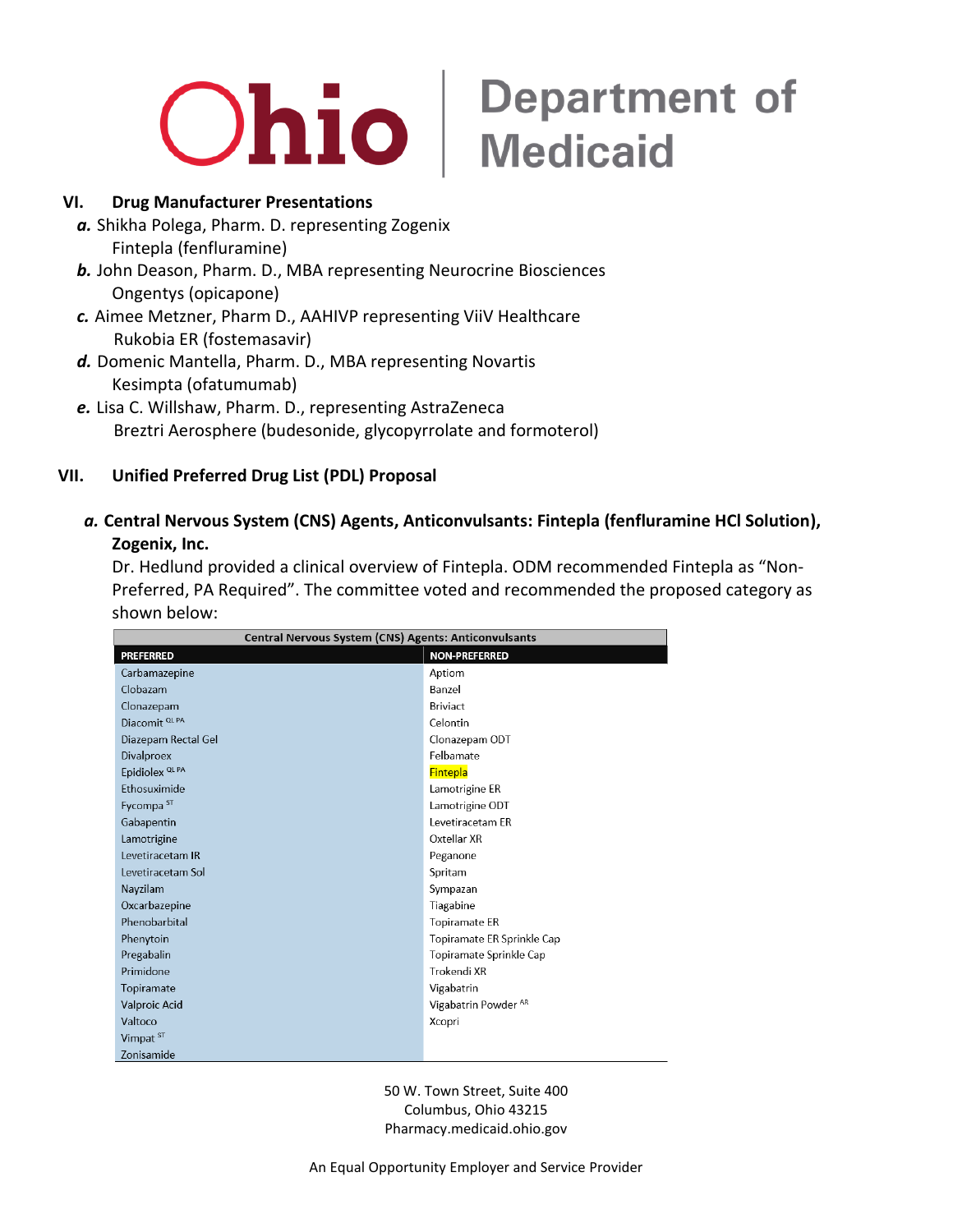*b.* **Central Nervous System (CNS) Agents, Multiple Sclerosis: Bafiertam (monomethyl fumerate capsule), Banner Life Sciences LLC and Kesimpta (ofatumumab injection), Novartis** Dr. Hedlund provided a clinical overview of Bafiertam and Kesimpta. ODM recommended Bafiertam and Kesimpta as "Non-Preferred, PA Required". The committee voted and recommended the proposed category as shown below:

| Central Nervous System (CNS) Agents: Multiple Sclerosis |                          |
|---------------------------------------------------------|--------------------------|
| <b>PREFERRED</b>                                        | <b>NON-PREFERRED</b>     |
| Aubagio                                                 | Bafiertam                |
| Avonex                                                  | Extavia                  |
| Betaseron                                               | Glatopa                  |
| Copaxone BvG                                            | <b>Kesimpta</b>          |
| Dalfampridine                                           | Mavenclad                |
| Gilenya                                                 | Mayzent <sup>QL</sup>    |
| Rebif                                                   | Plegridy                 |
|                                                         | Tecfidera <sup>BvG</sup> |
|                                                         | Vumerity                 |
|                                                         | Zeposia                  |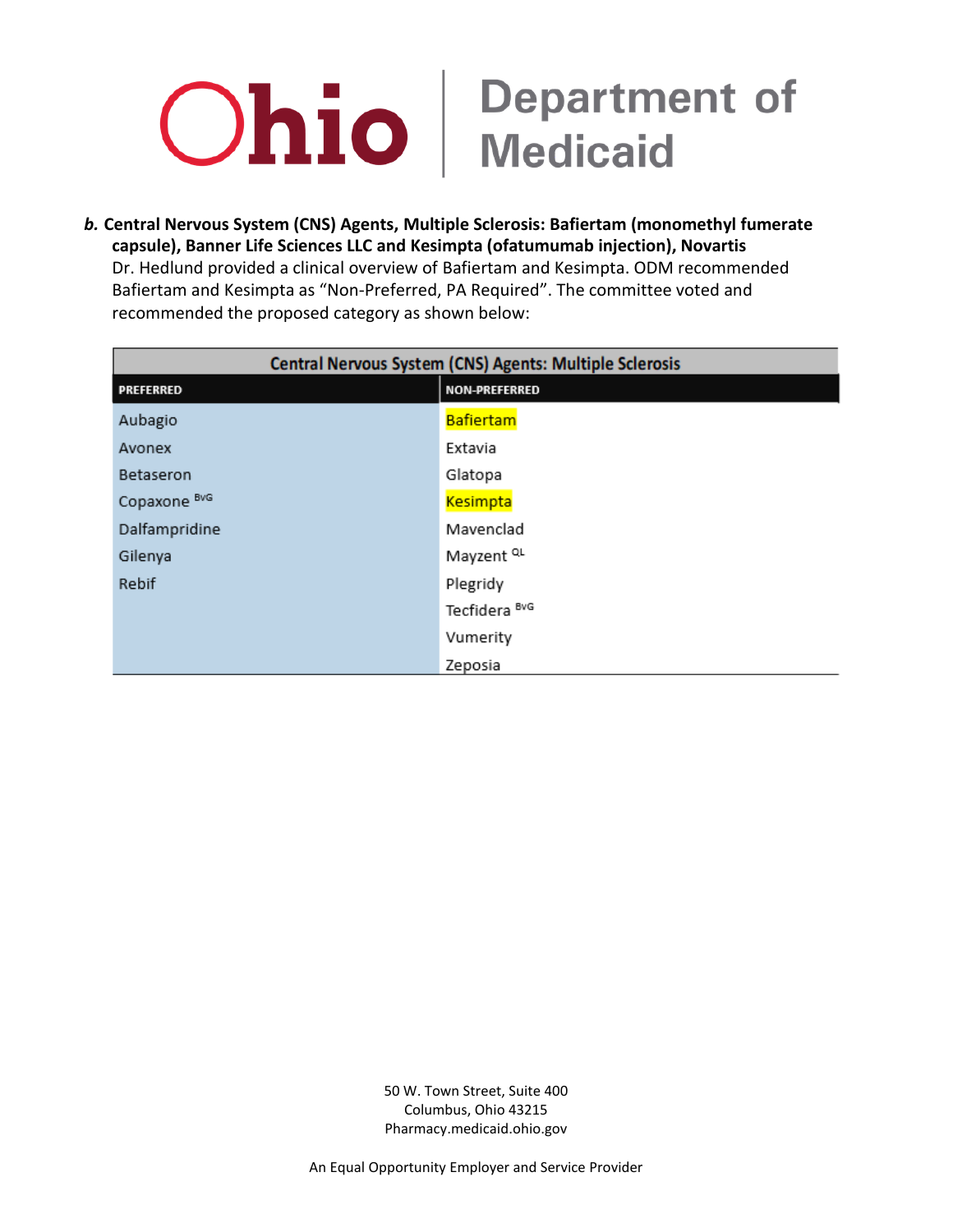

*c.* **Central Nervous System (CNS) Agents, Parkinson's Agents: Ongentys (opicapone capsule), Neurocrine Biosciences, Inc.**

Dr. Hedlund provided a clinical overview of Ongentys. ODM recommended Ongentys as "Non-Preferred, PA Required". The committee voted and recommended the proposed category as shown below:

| Central Nervous System (CNS) Agents: Parkinson's Agents |                                        |
|---------------------------------------------------------|----------------------------------------|
| <b>PREFERRED</b>                                        | <b>NON-PREFERRED</b>                   |
| Amantadine                                              | Apokyn                                 |
| Carbidopa                                               | Azilect                                |
| Carbidopa/Levodopa                                      | Carbidopa/Levodopa Dispersible Tablets |
| Entacapone                                              | Carbidopa/Levodopa/Entacapone          |
| Pramipexole                                             | Gocovri                                |
| Ropinirole                                              | Inbrija                                |
| Selegiline                                              | Kynmobi                                |
| Amantadine                                              | Neupro                                 |
|                                                         | Nourianz                               |
|                                                         | Ongentys                               |
|                                                         | Osmolex ER                             |
|                                                         | Pramipexole ER                         |
|                                                         | Ropinirole ER                          |
|                                                         | Rytary                                 |
|                                                         | Tolcapone                              |
|                                                         | Xadago                                 |
|                                                         | Zelapar                                |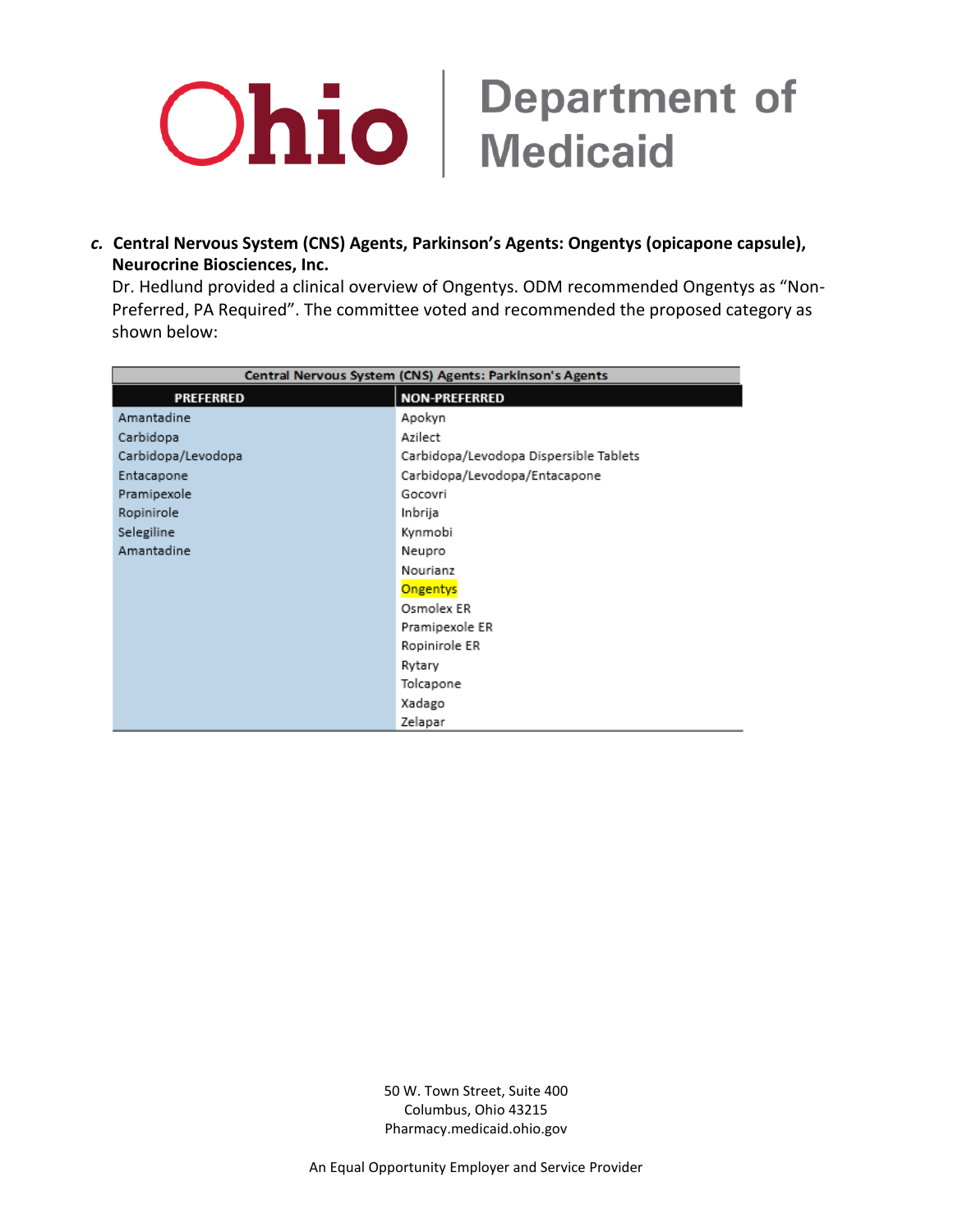

*d.* **Endocrine Agents, Diabetes – Insulin: Semglee (insulin glargine injection), Mylan** Dr. Hedlund provided a clinical overview of Semglee. ODM recommended Semglee as "Non-Preferred, PA Required". The committee voted and recommended the proposed category as shown below:

| <b>Endocrine Agents: Diabetes - Insulin</b>                  |                      |  |
|--------------------------------------------------------------|----------------------|--|
| <b>PREFERRED</b>                                             | <b>NON-PREFERRED</b> |  |
| Humalog Mix 50/50, 75/25                                     | Admelog              |  |
| Humulin 70/30                                                | Afrezza              |  |
| Humulin R                                                    | Apidra               |  |
| Insulin Aspart                                               | Basaglar             |  |
| Insulin Aspart Protamine/Insulin Aspart (Authorized Generic) | Fiasp                |  |
| Insulin Lispro                                               | Humulin N            |  |
| Lantus                                                       | Lyumjev              |  |
| Levemir                                                      | Novolin N            |  |
| Novolin 70/30                                                | Semglee              |  |
| Novolin R                                                    | Toujeo               |  |
| Tresiba <sup>ST</sup>                                        |                      |  |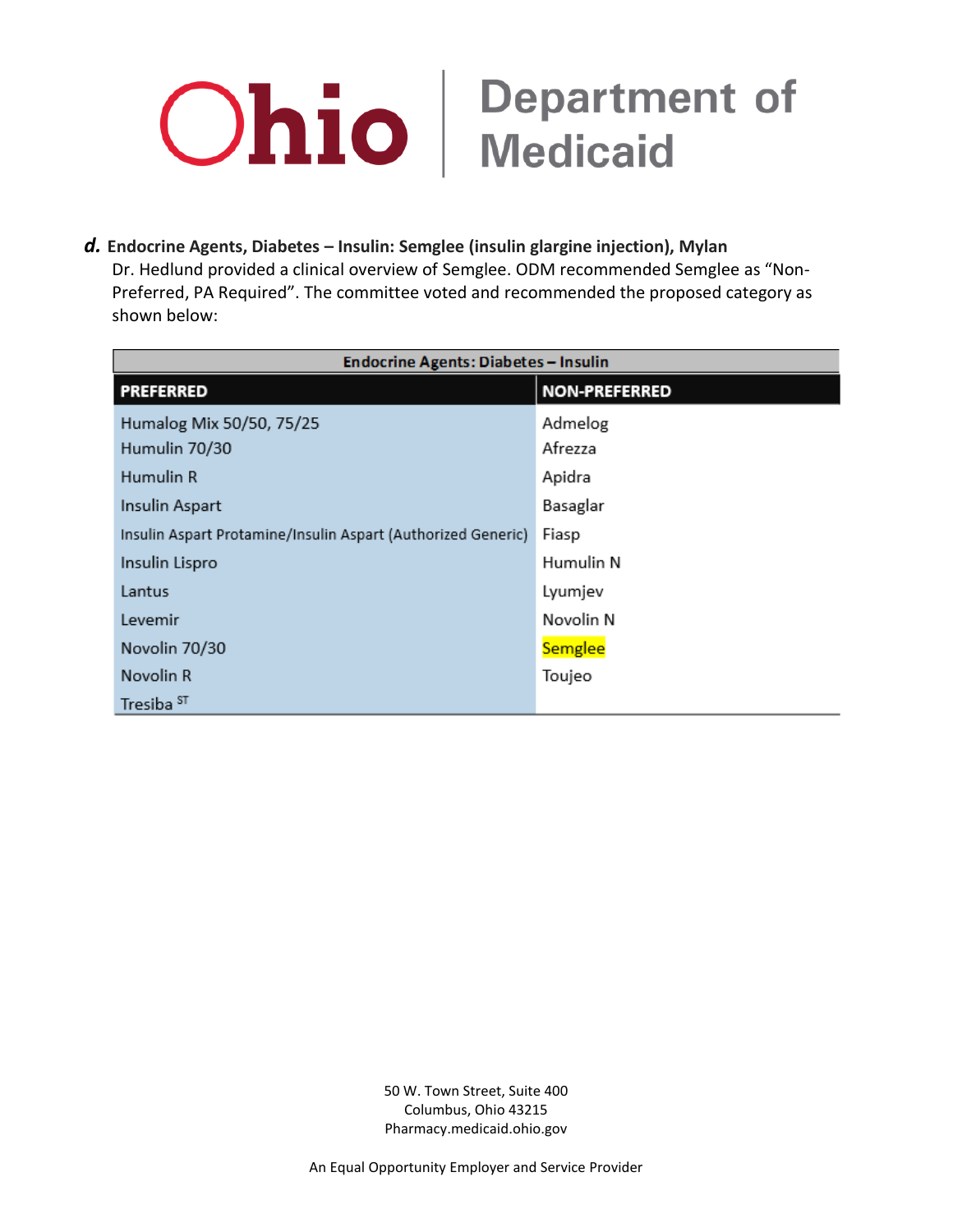

*e.* **Gastrointestinal Agents, Ulcerative Colitis Agents: Ortikos ER (budesonide capsule), Ferring Pharmaceuticals Inc.**

Dr. Hedlund provided a clinical overview of Ortikos ER. ODM recommended Ortikos ER as "Non-Preferred, PA Required". The committee voted and recommended the proposed category as shown below:

| <b>Gastrointestinal Agents: Ulcerative Colitis Agents</b> |                      |  |
|-----------------------------------------------------------|----------------------|--|
| <b>PREFERRED</b>                                          | <b>NON-PREFERRED</b> |  |
| Balsalazide Disodium                                      | Dipentum             |  |
| Lialda <sup>BvG</sup>                                     | Giazo                |  |
| Mesalamine Dr Cap                                         | Mesalamine DR Tab    |  |
| Mesalamine Enema                                          | Mesalamine Enema     |  |
| Mesalamine ER                                             | Mesalamine Supp      |  |
| Pentasa                                                   | <b>Ortikos ER</b>    |  |
| Sulfasalazine                                             | Uceris               |  |

50 W. Town Street, Suite 400 Columbus, Ohio 43215 Pharmacy.medicaid.ohio.gov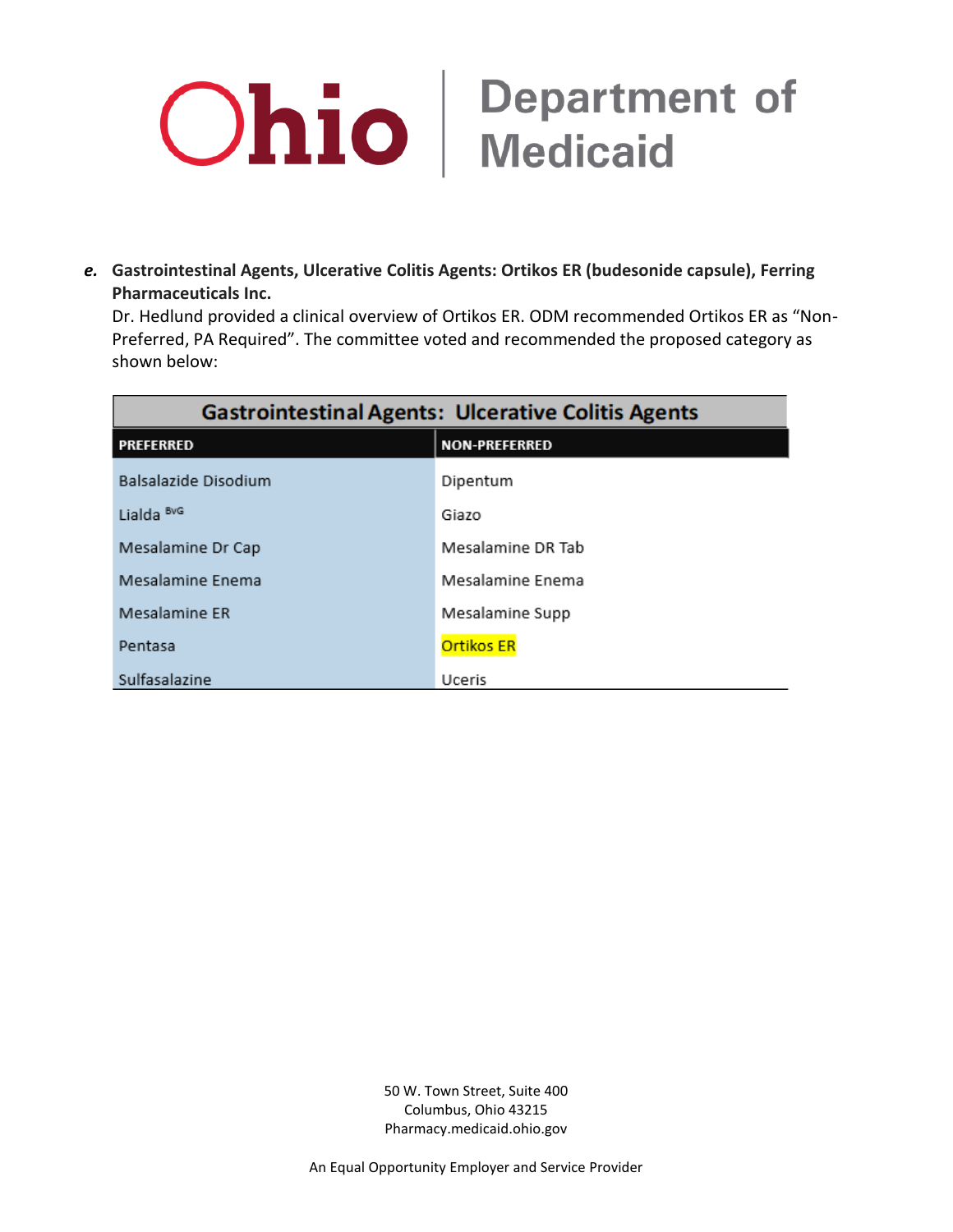### *f.* **Infectious Disease Agents, Antivirals – HIV: Rukobia ER (fostemsavir tablet), ViiV Healthcare Company**

Dr. Hedlund provided a clinical overview of Rukobia ER. ODM recommended Rukobia ER as "Non-Preferred, PA Required". The committee voted and recommended the proposed category as shown below:

| Infectious Disease Agents: Antivirals - HIV |                                |
|---------------------------------------------|--------------------------------|
| PREFERRED                                   | <b>NON-PREFERRED</b>           |
| Abacavir Sulfate                            | Abacavir Susp                  |
| Abacavir/Lamivudine                         | Abacavir/Lamivudine/Zidovudine |
| Atazanavir Sulfate                          | Aptivus                        |
| Atripla <sup>BvG</sup>                      | Didanosine                     |
| Biktarvy                                    | Edurant                        |
| Cimduo                                      | Fuzeon                         |
| Complera                                    | Intelence                      |
| Delstrigo                                   | Lamivudine                     |
| Descovy                                     | Lamivudine/Zidovudine          |
| Dovato                                      | Lexiva                         |
| Efavirenz                                   | Nevirapine                     |
| Emtriva <sup>nva</sup>                      | <b>Rukobia ER</b>              |
| Evotaz                                      | Selzentry                      |
| Genvoya                                     | Stavudine                      |
| Isentress                                   | Stribild                       |
| Juluca                                      | Symtuza                        |
| Kaletra                                     | Tybost                         |
| Norvir                                      | Viracept                       |
| Odefsey                                     | Viread 250mg                   |
| Pifeltro                                    |                                |
| Prezcobix                                   |                                |
| Prezista                                    |                                |
| Ritonavir                                   |                                |
| Symfi <sup>BvG</sup>                        |                                |
| Symfi Lo ING                                |                                |
| Temboys                                     |                                |
| Tenofovir Disoproxil                        |                                |
| Tivicay                                     |                                |
| <b>Tivicay Pd</b>                           |                                |
| Triumeg                                     |                                |
| Truvada ReG                                 |                                |
| Viread 150mg                                |                                |
| Viread Oral Powder                          |                                |
| Zidovudine                                  |                                |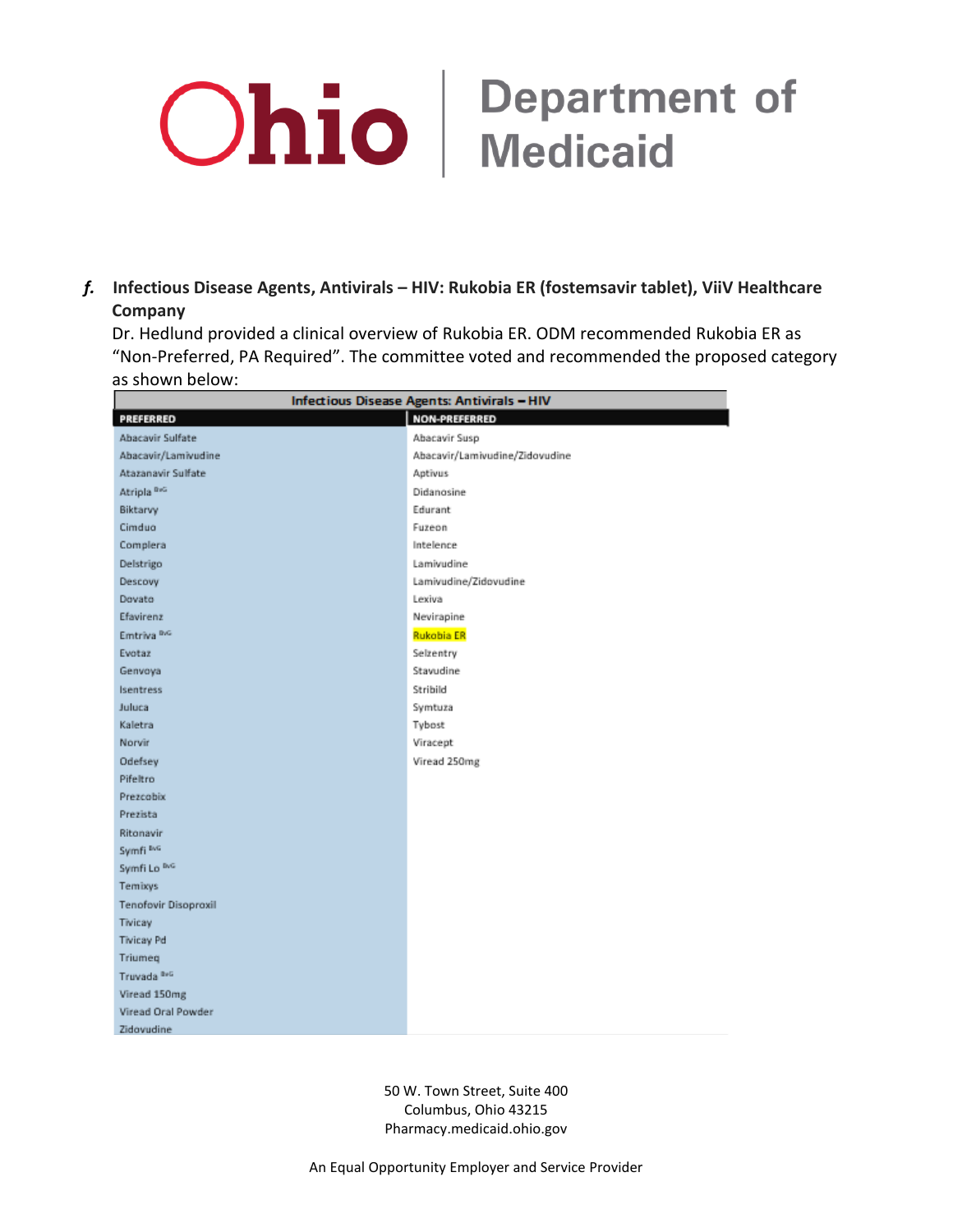*g.* **Respiratory Agents – Inhaled Agents: Airduo Digihaler (fluticasone and salmeterol), Teva Respiratory LLC, Armonair Digihaler (fluticasone propionate), Teva Respiratory LLC, and Breztri Aerosphere (budesonide, glycopyrrolate and formoterol), AstraZeneca Pharmaceuticals LP**

Dr. Hedlund provided a clinical overview of Airduo Digihaler, Armonair Digihaler, and Breztri Aerosphere. ODM recommended Airduo Digihaler, Armonair Digihaler, and Breztri Aerosphere as "Non-Preferred, PA Required". The committee voted and recommended the proposed category as shown below:

| <b>Respiratory Agents: Inhaled Agents</b>                                                                                                                                                                                                                                                                                                                                                          |                                                                                                                                                                                                                                                                                                     |
|----------------------------------------------------------------------------------------------------------------------------------------------------------------------------------------------------------------------------------------------------------------------------------------------------------------------------------------------------------------------------------------------------|-----------------------------------------------------------------------------------------------------------------------------------------------------------------------------------------------------------------------------------------------------------------------------------------------------|
| <b>PREFERRED</b>                                                                                                                                                                                                                                                                                                                                                                                   | <b>NON-PREFERRED</b>                                                                                                                                                                                                                                                                                |
| Albuterol HFA (authorized generic)<br><b>Asmanex Twisthaler</b><br><b>Atrovent HFA</b><br>Bevespi Aerosphere<br><b>Budesonide Nebulizer Solution AR</b><br><b>Combivent Respimat</b><br>Dulera<br>Flovent<br>Ipratropium<br>Ipratropium/Albuterol Nebulizer Sol<br><b>Proair Respiclick</b><br><b>Pulmicort Flexhaler</b><br>Salmeterol/Fluticasone (authorized generic)<br><b>Serevent Diskus</b> | Advair HFA<br>Aerospan HFA<br><b>Airduo Digihaler</b><br>Airduo Respiclick<br><b>Armonair Digihaler</b><br>Alvesco<br>Anoro Ellipta<br>Armonair Respiclick<br><b>Arnuity Ellipta</b><br>Asmanex HFA<br><b>Breztri</b><br><b>Breo Ellipta</b><br>Budesonide Nebulizer Sol<br><b>Duaklir Pressair</b> |
| Spiriva<br>Symbicort <sup>BvG</sup>                                                                                                                                                                                                                                                                                                                                                                | <b>Incruse Ellipta</b><br>Levalbuterol Nebulizer Sol<br>Lonhala Magnair<br>Perforomist<br>Proair Digihaler<br>Qvar<br>Stiolto<br>Striverdi Respimat<br><b>Trelegy Ellipta</b><br>Tudorza<br>Wixela Inhub<br><b>Xopenex HFA</b><br>Yupelri                                                           |